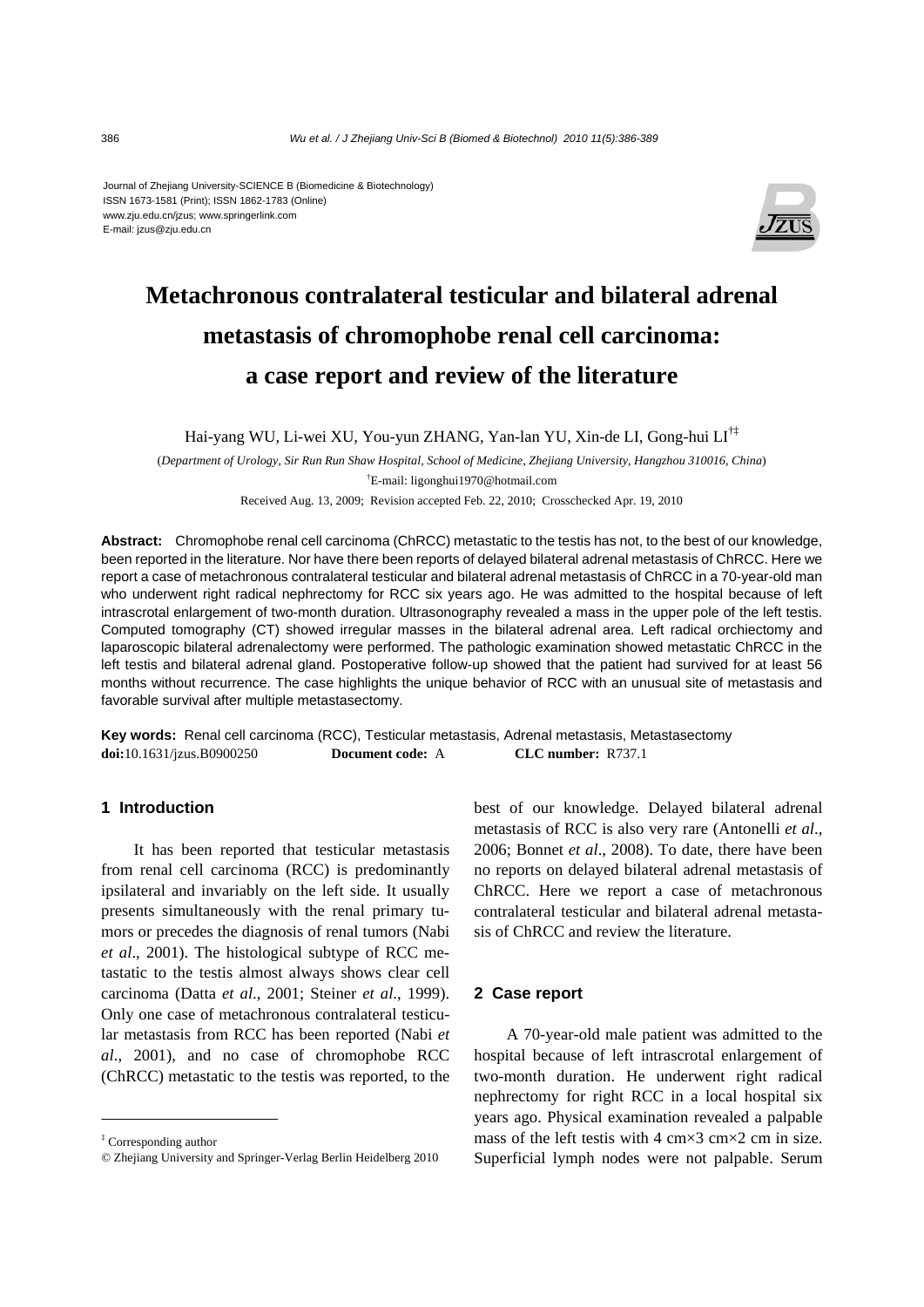alpha fetoprotein (AFP) and β-human chorionic gonadotropin (β-HCG) were within normal limits. B-ultrasound showed a 3.9 cm×2.8 cm mass in the left testis. A positive computed tomography (CT) (Fig. 1) scan of the abdomen revealed that total right nephrectomy had been done, and irregular masses were seen in bilateral adrenal areas. The right adrenal mass was 7.7 cm×5.5 cm in size and the left one 5.6 cm×6.0 cm. Single photon emission computed tomography (SPECT) of bone showed no bony metastasis.



**Fig. 1 CT showed irregular masses of bilateral adrenal areas (black arrows)**

The patient underwent left radical orchiectomy. The pathologic examination showed ChRCC of the left testis (Fig. 2). Immunohistochemistry of the left testicular tumor was positive for intra-cellular cytokeratin and vimentin. The patient accepted laparoscopic bilateral adrenalectomy seven days after left radical orchiectomy. The pathological findings indicated metastatic ChRCC of the bilateral adrenal glands. His postoperative course was uneventful. Postoperative follow-up showed that the patient had survived for at least 56 months without recurrence (Fig. 3).

## **3 Discussion**

The incidence rate of secondary testicular tumors ranges from 0.3% to 3.6% (Dieckmann *et al*., 1988). The most frequent origin of them is the prostate (Dutt *et al*., 2000; Llarena Ibarguren *et al*., 2008). Very rarely, intrascrotal metastasis from RCC has



**Fig. 2 Hematoxylin and eosin-stained sections of left testicular tumor** 

Left down arrow showed renal chromophobe cell carcinoma. Right upper arrow showed testicular convoluted seminiferous tubule  $(\times 100)$ 



**Fig. 3 CT showed no recurrent mass of bilateral adrenal area at 56 months after operation** 

been reported (Schmorl *et al*., 2008). The pathologic diagnosis of RCC metastatic to the testis almost always reveals a clear cell tumor (Datta *et al*., 2001; Steiner *et al*., 1999).

After radical nephrectomy, approximately 25% of RCC patients developed metachronous metastasis (Bonnet *et al*., 2008), among whom less than 2% presented with metastasis confined to the adrenal glands (Antonelli *et al*., 2006; Siemer *et al*., 2004). In a recent study, a series of 1179 patients were treated for RCC, and it was found that the global incidence of adrenal metastasis among those patients was 3.7%, of which 1.9% were ipsilateral, 1.5% contralateral, 0.3% bilateral, 2.7% synchronous with the renal tumor, and only 1% metachronous (Antonelli *et al*., 2006). The incidence rate of metachronous bilateral adrenal metastasis from RCC is even more rare. There have only been three cases reported (Antonelli *et al*., 2006; Bonnet *et al*., 2008). And there are no reports concerning delayed bilateral adrenal metastasis of ChRCC.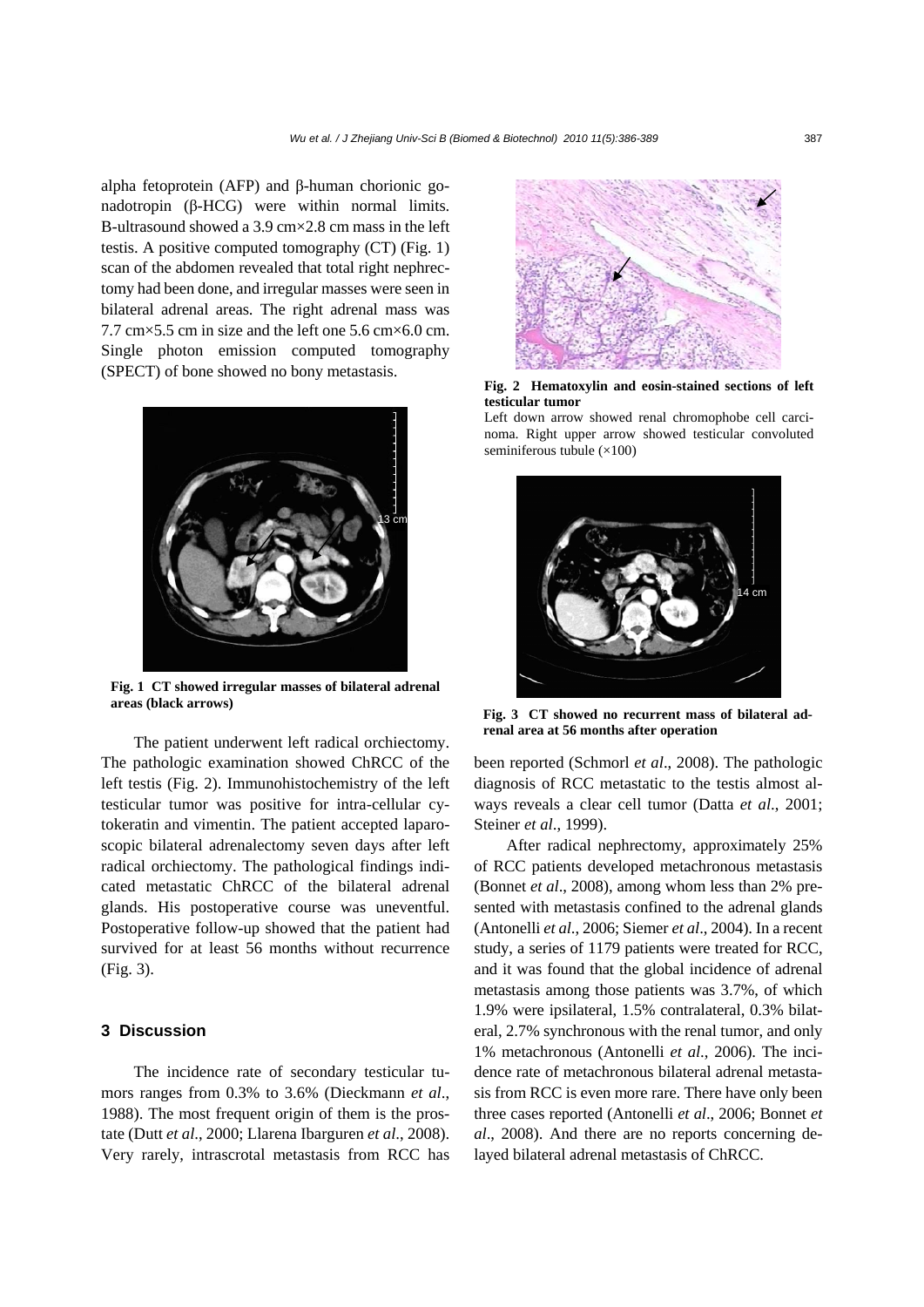ChRCC is biologically a tumor of low malignant potential with a 5-year survival rate of 78% to 100% and a 10-year survival rate of 80% to 90% (Amin *et al*., 2008). Metastasis of ChRCC constitutes less than 5% of all ChRCC cases and less than 1% of all metastatic RCC (Choueiri *et al*., 2008). Patients with ChRCC are more likely to experience liver metastasis (Hoffmann *et al*., 2008). Treatment modalities for metastatic RCC are limited. Chemotherapy and radiotherapy have proven to have low response rates. Immunotherapeutic combination regimens are currently being examined in clinical trials, including cytokine therapy combined with interleukin-2 (IL-2) and interferon- $\alpha$  (IFN- $\alpha$ ), or targeted agents such as multitargeted tyrosine kinase inhibitors (TKIs), mammalian target of rapamycin (mTOR) inhibitors, and the monoclonal antiangiogenic antibodies. Most of the studies were focused on clear cell RCC and only a few on the ChRCC (Choueiri *et al*., 2008; Guevremont *et al*., 2009; Motzer *et al*., 2008). Although these agents show a consistent efficacy in clinical trials, surgery remains the only known curative therapy for RCC. Several studies described surgical intervention for metastatic RCC and showed that metastasectomy promoted long-term survival in the patients with a solitary metastasis (Bonnet *et al*., 2008; Daliani *et al*., 2009; Eggener *et al*., 2008; Swanson, 2004). Median survival for metastatic RCC varied from 23 months (Kierney *et al*., 1994) to 41 months in patients with resected solitary metastatic lesions (Wroński *et al*., 1996). It remains a topic of debate whether metastasectomy is feasible for the patients who have nonsolitary lesions of RCC metastasis. A study showed that, compared to resection of nonsolitary lesions, resection of solitary metastasis did not necessarily lead to longer survival. However, an interval shorter than two years between primary tumor and metastases was correlated with a shorter disease-specific survival (van der Poel *et al*., 1999).

The laparoscopic approach to adrenal malignancy still remains controversial. More recently, some authors considered laparoscopic adrenalectomy (LA) to be safe for metastatic adrenal lesions, with equivalent long-term oncological outcomes to the open surgery and an additional benefit of being less invasive. LA has been recommended as a feasible initial approach for isolated adrenal metastasis (Bonnet *et al*., 2008; Porpiglia *et al*., 2004; Moinzadeh and Gill, 2005). Moinzadeh and Gill (2005) reported that 31 patients underwent a total of 33 LAs for adrenal carcinoma and no operative mortality was reported. One case was electively converted to open surgery. Mean tumor size was 5 cm (ranging from 1.8 to 9 cm). There were metastatic cancers in 26 cases and primary adrenal malignancy in 7 cases according to the pathological findings. Cancer specific survival at a median follow-up of 42 months was 53% and a 5-year actuarial survival was 40%. Seven patients had local recurrence (23%). There was no port site metastasis. We have accomplished LA for five patients with adrenal metastatic tumors. The mean follow-up was 18 months (from 3 to 56 months). Among the five patients, there was no endoperitoneal or trocar port-site seeding found, though one case died of systemic dissemination of the disease 14 months after the operation. We consider LA a feasible option following the principles of oncological surgery. Adrenalectomy for metastasis, with intent of prolonging survival, should be offered to patients with favourable tumor biology. Nevertheless, further investigations are required to evaluate the appropriateness of this operation.

In conclusion, we present a very rare case that highlights the unique behavior of RCC with an unusual metastatic site and favorable survival after multiple metastasectomy. We consider that, when the metastatic RCC is resectable, it should be surgically treated. The patients with chromophobe histological subtype or a long interval between primary tumor and metastases may live longer with no recurrence after metastasectomy.

### **References**

- Amin, M.B., Paner, G.P., Alvarado-Cabrero, I., Young, A.N., Stricker, H.J., Lyles, R.H., Moch, H., 2008. Chromophobe renal cell carcinoma: histomorphologic characteristics and evaluation of conventional pathologic prognostic parameters in 145 cases. *Am. J. Surg. Pathol*., **32**(12):1822-1834. [doi:10.1097/PAS.0b013e3181831e68]
- Antonelli, A., Cozzoli, A., Simeone, C., Zani, D., Zanotelli, T., Portesi, E., Cosciani Cunico, S., 2006. Surgical treatment of adrenal metastasis from renal cell carcinoma: a singlecentre experience of 45 patients. *BJU Int*., **97**(3):505-508. [doi:10.1111/j.1464-410X.2006.05934.x]
- Bonnet, S., Gaujoux, S., Leconte, M., Thillois, J.M., Tissier, F., Dousset, B., 2008. Laparoscopic adrenalectomy for metachronous metastasis from renal cell carcinoma. *World J. Surg*., **32**(8):1809-1814. [doi:10.1007/s00268- 008-9539-3]